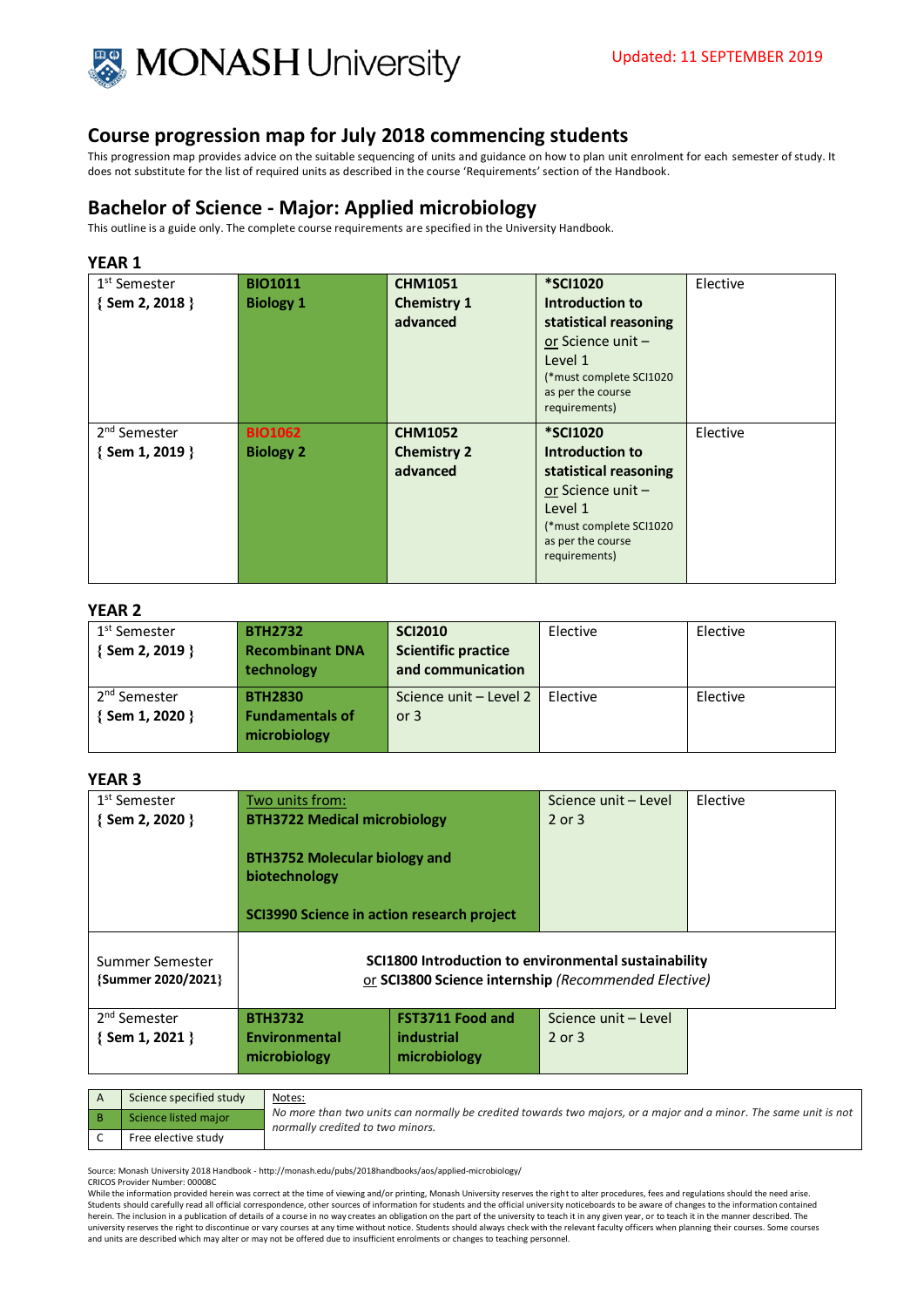

This progression map provides advice on the suitable sequencing of units and guidance on how to plan unit enrolment for each semester of study. It does not substitute for the list of required units as described in the course 'Requirements' section of the Handbook.

# **Bachelor of Science - Major: Biotechnology**

This outline is a guide only. The complete course requirements are specified in the University Handbook.

## **YEAR 1**

| 1 <sup>st</sup> Semester | <b>BIO1011</b>   | <b>CHM1051</b>     | <b>*SCI1020</b>                    | Elective |
|--------------------------|------------------|--------------------|------------------------------------|----------|
| {Sem 2, 2018 }           | <b>Biology 1</b> | <b>Chemistry 1</b> | Introduction to                    |          |
|                          |                  | advanced           | statistical reasoning              |          |
|                          |                  |                    | or Science unit-                   |          |
|                          |                  |                    | Level 1                            |          |
|                          |                  |                    | (*must complete SCI1020            |          |
|                          |                  |                    | as per the course<br>requirements) |          |
|                          |                  |                    |                                    |          |
|                          |                  |                    |                                    |          |
| 2 <sup>nd</sup> Semester | <b>BIO1062</b>   | <b>CHM1052</b>     | <b>*SCI1020</b>                    | Elective |
| $\{$ Sem 1, 2019 $\}$    | <b>Biology 2</b> | <b>Chemistry 2</b> | Introduction to                    |          |
|                          |                  | advanced           | statistical reasoning              |          |
|                          |                  |                    | or Science unit-                   |          |
|                          |                  |                    | Level 1                            |          |
|                          |                  |                    | (*must complete SCI1020            |          |
|                          |                  |                    | as per the course<br>requirements) |          |

### **YEAR 2**

| 1 <sup>st</sup> Semester<br>{ Sem 2, 2019 } | <b>BTH2732</b><br><b>Recombinant DNA</b><br>technology | <b>SCI2010</b><br><b>Scientific practice</b><br>and communication | Elective | Elective |
|---------------------------------------------|--------------------------------------------------------|-------------------------------------------------------------------|----------|----------|
| 2 <sup>nd</sup> Semester<br>{ Sem 1, 2020 } | <b>GEN2041</b><br><b>Foundations of</b><br>genetics    | Science unit - Level 2   Elective<br>or $3$                       |          | Elective |

## **YEAR 3**

| 1 <sup>st</sup> Semester<br>$\{$ Sem 2, 2020 $\}$ | Two units from:<br><b>BTH3752 Molecular biology and</b><br>biotechnology<br><b>BTH3820 Plant biotechnology</b><br><b>GEN3040 Genomics and its applications</b><br>SCI3990 Science in action research project |                                                                                                              | Science unit - Level<br>$2$ or $3$ | Elective |
|---------------------------------------------------|--------------------------------------------------------------------------------------------------------------------------------------------------------------------------------------------------------------|--------------------------------------------------------------------------------------------------------------|------------------------------------|----------|
| Summer Semester<br>{Summer 2020/2021}             |                                                                                                                                                                                                              | SCI1800 Introduction to environmental sustainability<br>or SCI3800 Science internship (Recommended Elective) |                                    |          |
| 2 <sup>nd</sup> Semester<br>$\{$ Sem 1, 2021 $\}$ | <b>GEN3051 Medical</b><br>and forensic<br>genetics                                                                                                                                                           | <b>SCI3716 Laboratory</b><br>and workplace<br>management                                                     | Science unit - Level<br>$2$ or $3$ |          |

| Science specified study | Notes:                                                                                                                                               |
|-------------------------|------------------------------------------------------------------------------------------------------------------------------------------------------|
| Science listed major    | No more than two units can normally be credited towards two majors, or a major and a minor. The same unit is not<br>normally credited to two minors. |
| Free elective study     |                                                                                                                                                      |

Source: Monash University 2018 Handbook - http://monash.edu/pubs/2018handbooks/aos/biotechnology/ug-sci-biotechnology.html

CRICOS Provider Number: 00008C

While the information provided herein was correct at the time of viewing and/or printing, Monash University reserves the right to alter procedures, fees and regulations should the need arise. Students should carefully read all official correspondence, other sources of information for students and the official university noticeboards to be aware of changes to the information contained herein. The inclusion in a publication of details of a course in no way creates an obligation on the part of the university to teach it in any given year, or to teach it in the manner described. The<br>university reserves the and units are described which may alter or may not be offered due to insufficient enrolments or changes to teaching personnel.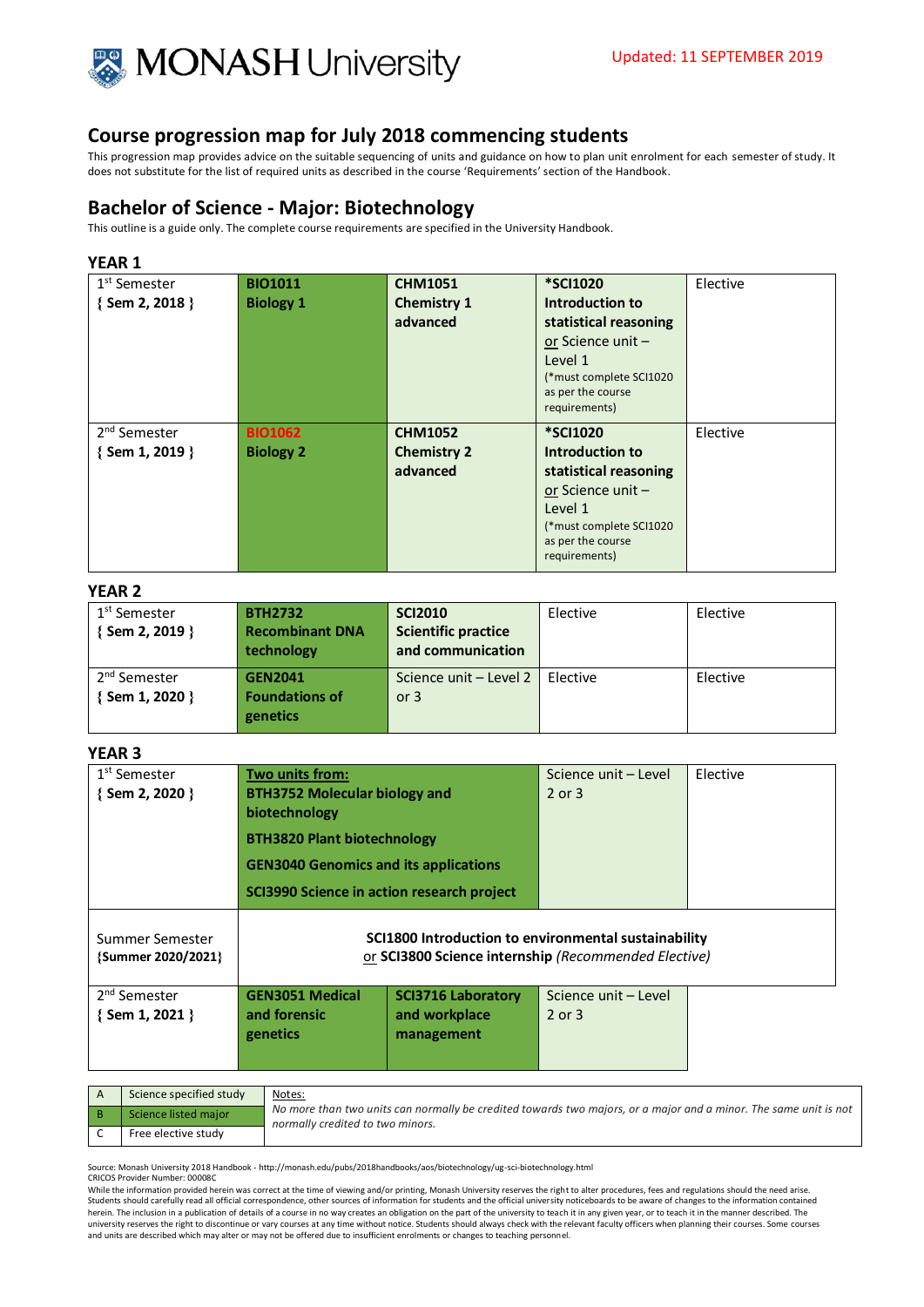

This progression map provides advice on the suitable sequencing of units and guidance on how to plan unit enrolment for each semester of study. It does not substitute for the list of required units as described in the course 'Requirements' section of the Handbook.

# **Bachelor of Science – Extended major: Biotechnology**

This outline is a guide only. The complete course requirements are specified in the University Handbook.

## **YEAR 1**

| 1 <sup>st</sup> Semester | <b>BIO1011</b>   | <b>CHM1051</b>     | <b>*SCI1020</b>                    | Elective |
|--------------------------|------------------|--------------------|------------------------------------|----------|
| $\{$ Sem 2, 2018 $\}$    | <b>Biology 1</b> | <b>Chemistry 1</b> | Introduction to                    |          |
|                          |                  | advanced           | statistical reasoning              |          |
|                          |                  |                    | or Science unit -                  |          |
|                          |                  |                    | Level 1                            |          |
|                          |                  |                    | (*must complete SCI1020            |          |
|                          |                  |                    | as per the course<br>requirements) |          |
|                          |                  |                    |                                    |          |
|                          |                  |                    |                                    |          |
| 2 <sup>nd</sup> Semester | <b>BIO1062</b>   | <b>CHM1052</b>     | <b>*SCI1020</b>                    | Elective |
| $\{$ Sem 1, 2019 $\}$    | <b>Biology 2</b> | <b>Chemistry 2</b> | Introduction to                    |          |
|                          |                  | advanced           | statistical reasoning              |          |
|                          |                  |                    | or Science unit -                  |          |
|                          |                  |                    | Level 1                            |          |
|                          |                  |                    | (*must complete SCI1020            |          |
|                          |                  |                    | as per the course<br>requirements) |          |

## **YEAR 2**

| 1 <sup>st</sup> Semester<br>{Sem 2, 2019 }  | <b>BTH2732</b><br><b>Recombinant DNA</b><br>technology | <b>SCI2010</b><br><b>Scientific practice</b><br>and communication | Elective                                            | Elective |
|---------------------------------------------|--------------------------------------------------------|-------------------------------------------------------------------|-----------------------------------------------------|----------|
| 2 <sup>nd</sup> Semester<br>{ Sem 1, 2020 } | <b>BTH2741</b><br><b>Biochemistry</b>                  | <b>BTH2830</b><br><b>Fundamentals of</b><br>microbiology          | <b>GEN2041</b><br><b>Foundations of</b><br>genetics | Elective |

## **YEAR 3**

| 1 <sup>st</sup> Semester                          | Four units from:                                                                                             |                                                             |          |  |  |
|---------------------------------------------------|--------------------------------------------------------------------------------------------------------------|-------------------------------------------------------------|----------|--|--|
| $\{$ Sem 2, 2020 $\}$                             | <b>BTH3722 Medical microbiology</b>                                                                          |                                                             |          |  |  |
|                                                   | <b>BTH3752 Molecular biology and biotechnology</b>                                                           |                                                             |          |  |  |
|                                                   |                                                                                                              | <b>BTH3820 Plant biotechnology</b>                          |          |  |  |
|                                                   |                                                                                                              | <b>GEN3040 Genomics and its applications</b>                |          |  |  |
|                                                   | SCI3990 Science in action research project                                                                   |                                                             |          |  |  |
| Summer Semester<br>{Summer 2020/2021}             | SCI1800 Introduction to environmental sustainability<br>or SCI3800 Science internship (Recommended Elective) |                                                             |          |  |  |
| 2 <sup>nd</sup> Semester<br>$\{$ Sem 1, 2021 $\}$ | <b>GEN3051</b><br><b>Medical and</b><br>forensic genetics                                                    | <b>SCI3716</b><br>Laboratory and<br>workplace<br>management | Elective |  |  |
|                                                   |                                                                                                              |                                                             |          |  |  |

| Science specified study | Notes:<br>No more than two units can normally be credited towards two majors, or a major and a minor. The same unit is not<br>normally credited to two minors. |
|-------------------------|----------------------------------------------------------------------------------------------------------------------------------------------------------------|
| Science listed major    |                                                                                                                                                                |
| Free elective study     |                                                                                                                                                                |

Source: Monash University 2018 Handbook - http://monash.edu/pubs/2018handbooks/aos/biotechnology/ug-sci-biotechnology.html CRICOS Provider Number: 00008C

While the information provided herein was correct at the time of viewing and/or printing, Monash University reserves the right to alter procedures, fees and regulations should the need arise. Students should carefully read all official correspondence, other sources of information for students and the official university noticeboards to be aware of changes to the information contained<br>herein. The inclusion in a university reserves the right to discontinue or vary courses at any time without notice. Students should always check with the relevant faculty officers when planning their courses. Some courses and units are described which may alter or may not be offered due to insufficient enrolments or changes to teaching personnel.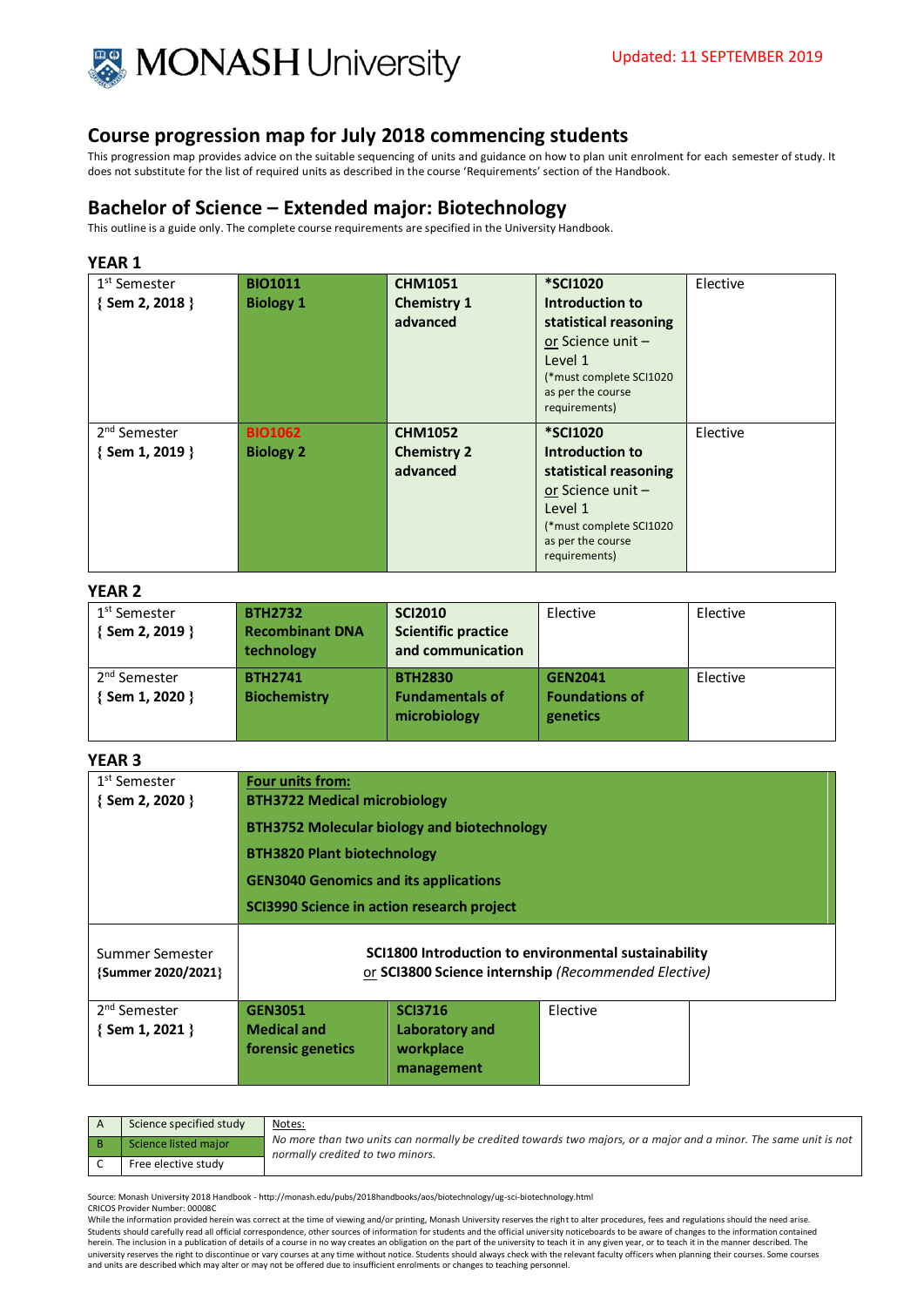

This progression map provides advice on the suitable sequencing of units and guidance on how to plan unit enrolment for each semester of study. It does not substitute for the list of required units as described in the course 'Requirements' section of the Handbook.

# **Bachelor of Science - Major: Genomics and bioinformatics**

This outline is a guide only. The complete course requirements are specified in the University Handbook.

## **YEAR 1**

| 1 <sup>st</sup> Semester | <b>BIO1011</b>   | <b>CHM1051</b>     | <b>*SCI1020</b>                    | Elective |
|--------------------------|------------------|--------------------|------------------------------------|----------|
| {Sem 2, 2018 }           | <b>Biology 1</b> | <b>Chemistry 1</b> | Introduction to                    |          |
|                          |                  | advanced           | statistical reasoning              |          |
|                          |                  |                    | or Science unit -                  |          |
|                          |                  |                    | Level 1                            |          |
|                          |                  |                    | (*must complete SCI1020            |          |
|                          |                  |                    | as per the course<br>requirements) |          |
|                          |                  |                    |                                    |          |
|                          |                  |                    |                                    |          |
| 2 <sup>nd</sup> Semester | <b>BIO1062</b>   | <b>CHM1052</b>     | <b>*SCI1020</b>                    | Elective |
| $\{$ Sem 1, 2019 $\}$    | <b>Biology 2</b> | <b>Chemistry 2</b> | Introduction to                    |          |
|                          |                  | advanced           | statistical reasoning              |          |
|                          |                  |                    | or Science unit-                   |          |
|                          |                  |                    | Level 1                            |          |
|                          |                  |                    | (*must complete SCI1020            |          |
|                          |                  |                    | as per the course<br>requirements) |          |

### **YEAR 2**

| 1 <sup>st</sup> Semester<br>$\{$ Sem 2, 2019 $\}$ | <b>SCI2010</b><br><b>Scientific practice</b><br>and communication | Elective                           | Elective | Elective |
|---------------------------------------------------|-------------------------------------------------------------------|------------------------------------|----------|----------|
| 2 <sup>nd</sup> Semester<br>$\{$ Sem 1, 2020 $\}$ | <b>GEN2041</b><br><b>Foundations of</b><br>genetics               | Science unit - Level<br>$2$ or $3$ | Elective | Elective |

## **YEAR 3**

| 1 <sup>st</sup> Semester<br>$\{$ Sem 2, 2020 $\}$ | <b>BIN3890</b><br><b>Research methods in</b><br>bioinformatics and<br>big data analysis | <b>GEN2052</b><br><b>Genomics and</b><br>population genetics | <b>GEN3040</b><br><b>Genomics and its</b><br>applications                                                    | Science unit - Level<br>2 or 3 |
|---------------------------------------------------|-----------------------------------------------------------------------------------------|--------------------------------------------------------------|--------------------------------------------------------------------------------------------------------------|--------------------------------|
| Summer Semester<br>{Summer 2020/2021}             |                                                                                         |                                                              | SCI1800 Introduction to environmental sustainability<br>or SCI3800 Science internship (Recommended Elective) |                                |
| 2 <sup>nd</sup> Semester<br>{Sem 1, 2021 }        | <b>BIN3800</b><br><b>Bioinformatics</b>                                                 | <b>GEN3051</b><br><b>Medical and</b>                         | Science unit - Level<br>2 or 3                                                                               |                                |
|                                                   |                                                                                         | forensic genetics                                            |                                                                                                              |                                |

| Science specified study | Notes:<br>No more than two units can normally be credited towards two majors, or a major and a minor. The same unit is not<br>normally credited to two minors. |
|-------------------------|----------------------------------------------------------------------------------------------------------------------------------------------------------------|
| Science listed major    |                                                                                                                                                                |
| Free elective study     |                                                                                                                                                                |

Source: Monash University 2018 Handbook - http://monash.edu/pubs/2018handbooks/aos/genomics-and-bioinformatics/

CRICOS Provider Number: 00008C

While the information provided herein was correct at the time of viewing and/or printing, Monash University reserves the right to alter procedures, fees and regulations should the need arise. Students should carefully read all official correspondence, other sources of information for students and the official university noticeboards to be aware of changes to the information contained<br>herein. The inclusion in a university reserves the right to discontinue or vary courses at any time without notice. Students should always check with the relevant faculty officers when planning their courses. Some courses at any time without notice. and units are described which may alter or may not be offered due to insufficient enrolments or changes to teaching personnel.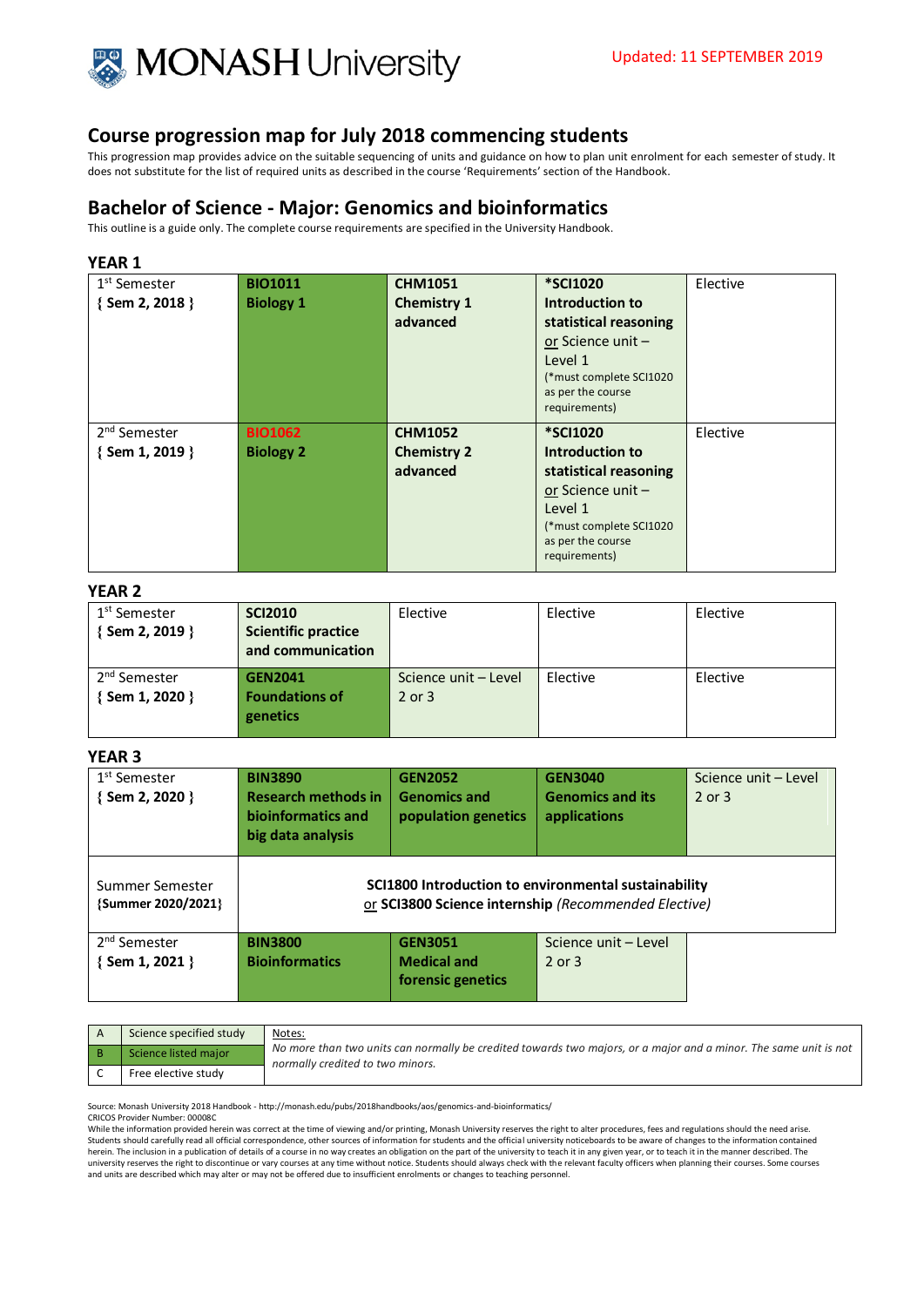

This progression map provides advice on the suitable sequencing of units and guidance on how to plan unit enrolment for each semester of study. It does not substitute for the list of required units as described in the course 'Requirements' section of the Handbook.

# **Bachelor of Science - Major: Medicinal chemistry**

This outline is a guide only. The complete course requirements are specified in the University Handbook.

#### **YEAR 1**

| 1 <sup>st</sup> Semester | <b>BIO1011</b>   | <b>CHM1051</b>     | <b>*SCI1020</b>                    | Elective |
|--------------------------|------------------|--------------------|------------------------------------|----------|
| {Sem 2, 2018 }           | <b>Biology 1</b> | <b>Chemistry 1</b> | <b>Introduction to</b>             |          |
|                          |                  | advanced           | statistical reasoning              |          |
|                          |                  |                    | or Science unit -                  |          |
|                          |                  |                    | Level 1                            |          |
|                          |                  |                    | (*must complete SCI1020            |          |
|                          |                  |                    | as per the course                  |          |
|                          |                  |                    | requirements)                      |          |
|                          |                  |                    |                                    |          |
| 2 <sup>nd</sup> Semester | <b>BIO1062</b>   | <b>CHM1052</b>     | <b>*SCI1020</b>                    | Elective |
| $\{$ Sem 1, 2019 $\}$    | <b>Biology 2</b> | <b>Chemistry 2</b> | Introduction to                    |          |
|                          |                  | advanced           | statistical reasoning              |          |
|                          |                  |                    | or Science unit-                   |          |
|                          |                  |                    | Level 1                            |          |
|                          |                  |                    | (*must complete SCI1020            |          |
|                          |                  |                    | as per the course<br>requirements) |          |

### **YEAR 2**

| 1 <sup>st</sup> Semester<br>{Sem 2, 2019 }        | <b>CHM2922</b><br><b>Spectroscopy and</b><br>analytical chemistry | <b>SCI2010</b><br><b>Scientific practice</b><br>and communication                                                                                  | Elective                                                           | Elective |
|---------------------------------------------------|-------------------------------------------------------------------|----------------------------------------------------------------------------------------------------------------------------------------------------|--------------------------------------------------------------------|----------|
| 2 <sup>nd</sup> Semester<br>$\{$ Sem 1, 2020 $\}$ | <b>CHM2911</b><br>Inorganic and<br>organic chemistry              | *PHY2810<br><b>Physiology of</b><br>human body<br>systems<br>Science unit -<br>or<br>Level 2 or 3<br>(*must complete either<br>PHY2810 or PHY2820) | <b>BTH2741</b><br><b>Biochemistry</b><br>(Recommended<br>Elective) | Elective |

#### **YEAR 3**

| 1 <sup>st</sup> Semester<br>$\{$ Sem 2, 2020 $\}$ | <b>CHM3922</b><br><b>Advanced organic</b><br>chemistry                                                       | *PHY2820<br><b>Physiology of human</b><br>health<br>Science unit -<br>or.<br>Level 2 or 3<br>(*must complete either<br>PHY2810 or PHY2820) | Science unit - Level<br>2 or 3 | Elective |
|---------------------------------------------------|--------------------------------------------------------------------------------------------------------------|--------------------------------------------------------------------------------------------------------------------------------------------|--------------------------------|----------|
| Summer Semester<br>{Summer 2020/2021}             | SCI1800 Introduction to environmental sustainability<br>or SCI3800 Science internship (Recommended Elective) |                                                                                                                                            |                                |          |
| 2 <sup>nd</sup> Semester<br>$\{$ Sem 1, 2021 $\}$ | <b>CHM3930</b><br><b>Medicinal chemistry</b>                                                                 | <b>PHA3801</b><br><b>Principles of</b><br>pharmacology                                                                                     | Science unit - Level<br>3      |          |
| Science specified study<br>Notes:<br>A            |                                                                                                              |                                                                                                                                            |                                |          |

| SCIENCE SPECINED SLUUV | <b>NULES.</b>                                                                                                                                        |
|------------------------|------------------------------------------------------------------------------------------------------------------------------------------------------|
| Science listed major   | No more than two units can normally be credited towards two majors, or a major and a minor. The same unit is not<br>normally credited to two minors. |
| Free elective study    |                                                                                                                                                      |

Source: Monash University 2018 Handbook - http://monash.edu/pubs/2018handbooks/aos/medicinal-chemistry/ug-sci-medicinal-chemistry.html CRICOS Provider Number: 00008C

While the information provided herein was correct at the time of viewing and/or printing, Monash University reserves the right to alter procedures, fees and regulations should the need arise. Students should carefully read all official correspondence, other sources of information for students and the official university noticeboards to be aware of changes to the information contained<br>herein. The inclusion in a university reserves the right to discontinue or vary courses at any time without notice. Students should always check with the relevant faculty officers when planning their courses. Some courses and units are described which may alter or may not be offered due to insufficient enrolments or changes to teaching personnel.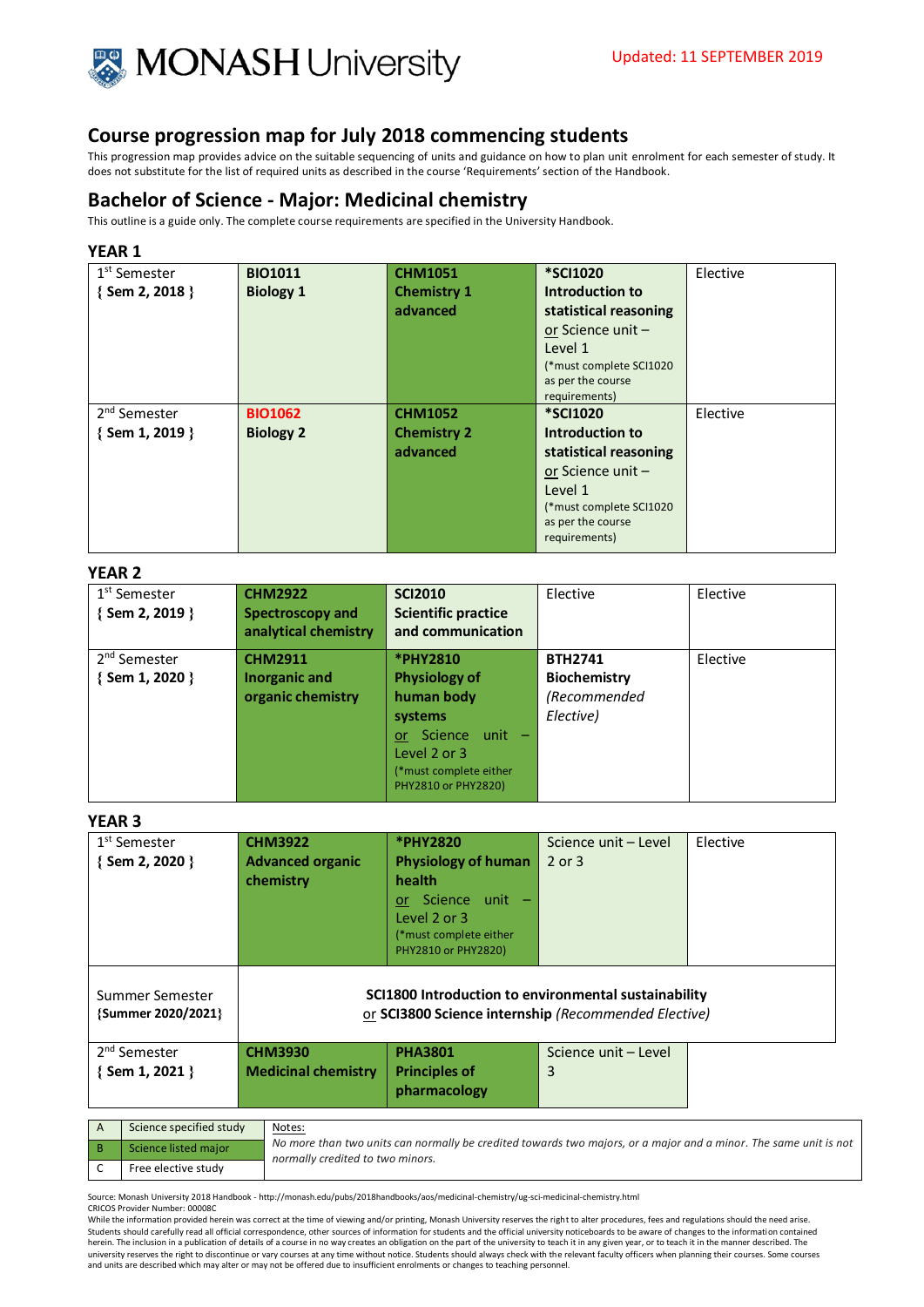

This progression map provides advice on the suitable sequencing of units and guidance on how to plan unit enrolment for each semester of study. It does not substitute for the list of required units as described in the course 'Requirements' section of the Handbook.

# **Bachelor of Science - Major: Psychology**

This outline is a guide only. The complete course requirements are specified in the University Handbook.

## **YEAR 1**

| 1 <sup>st</sup> Semester | <b>BIO1011</b>   | <b>PSY1022</b>       | <b>*SCI1020</b>                              | Elective |
|--------------------------|------------------|----------------------|----------------------------------------------|----------|
| $\{$ Sem 2, 2018 $\}$    | <b>Biology 1</b> | <b>Psychology 1B</b> | Introduction to                              |          |
|                          |                  |                      | statistical reasoning                        |          |
|                          |                  |                      | or Science unit -                            |          |
|                          |                  |                      | Level 1                                      |          |
|                          |                  |                      | (*must complete SCI1020<br>as per the course |          |
|                          |                  |                      | requirements)                                |          |
| 2 <sup>nd</sup> Semester | <b>BIO1062</b>   | <b>PSY1011</b>       | <b>*SCI1020</b>                              | Elective |
| $\{$ Sem 1, 2019 $\}$    | <b>Biology 2</b> | <b>Psychology 1A</b> | Introduction to                              |          |
|                          |                  |                      | statistical reasoning                        |          |
|                          |                  |                      | or Science unit-                             |          |
|                          |                  |                      | Level 1                                      |          |
|                          |                  |                      | (*must complete SCI1020<br>as per the course |          |
|                          |                  |                      | requirements)                                |          |

#### **YEAR 2**

| 1 <sup>st</sup> Semester<br>{Sem 2, 2019 }  | <b>PSY2042</b><br><b>Personality and</b><br>social psychology | <b>SCI2010</b><br><b>Scientific practice</b><br>and communication | Elective                       | Elective |
|---------------------------------------------|---------------------------------------------------------------|-------------------------------------------------------------------|--------------------------------|----------|
| 2 <sup>nd</sup> Semester<br>{ Sem 1, 2020 } | <b>PSY2061</b><br><b>Biological</b><br>psychology             | <b>PSY2071</b><br><b>Development</b><br>psychology                | Science unit - Level<br>2 or 3 | Elective |

## **YEAR 3**

| 1 <sup>st</sup> Semester<br>{Sem 2, 2020 } | <b>PSY3032</b><br><b>Abnormal</b><br>psychology                                     | Science unit - Level<br>3                                                                                      | Science unit - Level<br>$2$ or $3$ | Elective |
|--------------------------------------------|-------------------------------------------------------------------------------------|----------------------------------------------------------------------------------------------------------------|------------------------------------|----------|
| Summer Semester<br>{Summer 2020/2021}      |                                                                                     | SCI1800 Introduction to environmental sustainability 3<br>or SCI3800 Science internship (Recommended Elective) |                                    |          |
| 2 <sup>nd</sup> Semester<br>{Sem 1, 2021 } | <b>PSY3041</b><br><b>Psychological testing</b><br>theories of ability<br>and ethics | <b>PSY3051</b><br><b>Perception and</b><br>cognitive<br>psychology                                             | Elective                           |          |

| Science specified study | Notes:                                                                                                                                               |
|-------------------------|------------------------------------------------------------------------------------------------------------------------------------------------------|
| Science listed maior    | No more than two units can normally be credited towards two majors, or a major and a minor. The same unit is not<br>normally credited to two minors. |
| Free elective study     |                                                                                                                                                      |

Source: Monash University 2018 Handbook - http://monash.edu/pubs/2018handbooks/aos/psychology/ug-sci-psychology.html

CRICOS Provider Number: 00008C

While the information provided herein was correct at the time of viewing and/or printing, Monash University reserves the right to alter procedures, fees and regulations should the need arise.<br>Students should carefully read herein. The inclusion in a publication of details of a course in no way creates an obligation on the part of the university to teach it in any given year, or to teach it in the manner described. The<br>university reserves the and units are described which may alter or may not be offered due to insufficient enrolments or changes to teaching personnel.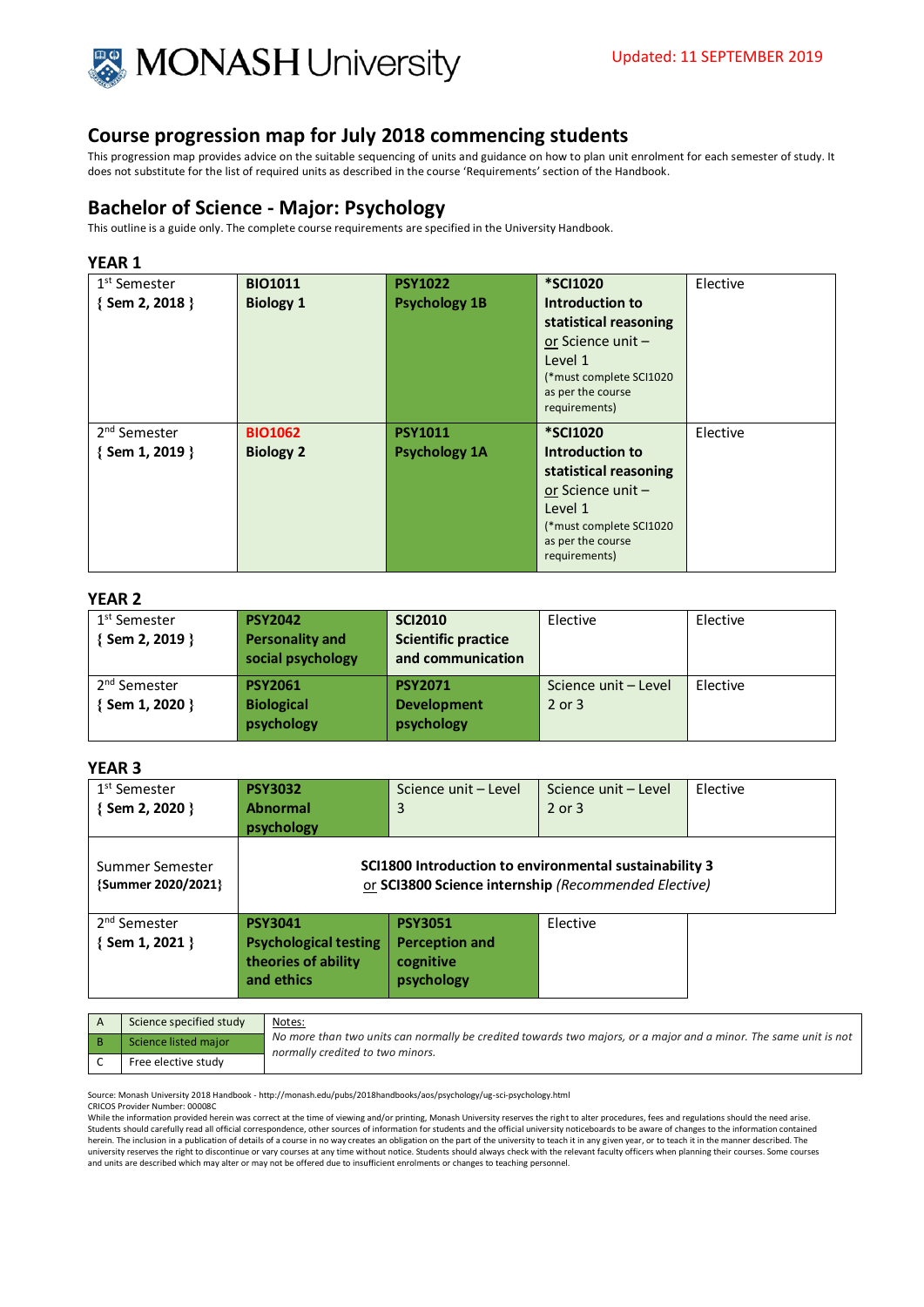

This progression map provides advice on the suitable sequencing of units and guidance on how to plan unit enrolment for each semester of study. It does not substitute for the list of required units as described in the course 'Requirements' section of the Handbook.

## **Bachelor of Science – Extended major - APAC accredited: Psychology**

This outline is a guide only. The complete course requirements are specified in the University Handbook.

## **YEAR 1**

| 1 <sup>st</sup> Semester | <b>BIO1011</b>   | <b>PSY1022</b>       | <b>*SCI1020</b>                              | Elective |
|--------------------------|------------------|----------------------|----------------------------------------------|----------|
| $\{$ Sem 2, 2018 $\}$    | <b>Biology 1</b> | <b>Psychology 1B</b> | Introduction to                              |          |
|                          |                  |                      | statistical reasoning                        |          |
|                          |                  |                      | or Science unit-                             |          |
|                          |                  |                      | Level 1                                      |          |
|                          |                  |                      | (*must complete SCI1020<br>as per the course |          |
|                          |                  |                      | requirements)                                |          |
|                          |                  |                      |                                              |          |
| 2 <sup>nd</sup> Semester | <b>BIO1062</b>   | <b>PSY1011</b>       | <b>*SCI1020</b>                              | Elective |
| $\{$ Sem 1, 2019 $\}$    | <b>Biology 2</b> | <b>Psychology 1A</b> | Introduction to                              |          |
|                          |                  |                      | statistical reasoning                        |          |
|                          |                  |                      | or Science unit -                            |          |
|                          |                  |                      | Level 1                                      |          |
|                          |                  |                      | (*must complete SCI1020                      |          |
|                          |                  |                      | as per the course<br>requirements)           |          |
|                          |                  |                      |                                              |          |

### **YEAR 2**

| 1 <sup>st</sup> Semester<br>$\{$ Sem 2, 2019 $\}$ | <b>PSY2042</b><br><b>Personality and</b><br>social psychology | <b>PSY2112</b><br>Organisational<br>psychology     | <b>SCI2010 Scientific</b><br>practice and<br>communication | Elective |
|---------------------------------------------------|---------------------------------------------------------------|----------------------------------------------------|------------------------------------------------------------|----------|
| 2 <sup>nd</sup> Semester<br>$\{$ Sem 1, 2020 $\}$ | <b>PSY2061</b><br><b>Biological</b><br>psychology             | <b>PSY2071</b><br><b>Development</b><br>psychology | Elective                                                   | Elective |

## **YEAR 3**

| .                                          |                                                                                     |                                                                                                              |                                    |          |
|--------------------------------------------|-------------------------------------------------------------------------------------|--------------------------------------------------------------------------------------------------------------|------------------------------------|----------|
| 1 <sup>st</sup> Semester<br>{Sem 2, 2020 } | <b>PSY3032</b><br><b>Abnormal</b><br>psychology                                     | <b>PSY3062</b><br><b>Research methods</b><br>and theory                                                      | Science unit - Level<br>$2$ or $3$ | Elective |
| Summer Semester<br>{Summer 2020/2021}      |                                                                                     | SCI1800 Introduction to environmental sustainability<br>or SCI3800 Science internship (Recommended Elective) |                                    |          |
| 2 <sup>nd</sup> Semester<br>{Sem 1, 2021 } | <b>PSY3041</b><br><b>Psychological testing</b><br>theories of ability<br>and ethics | <b>PSY3051</b><br><b>Perception and</b><br>cognitive<br>psychology                                           | Elective                           |          |

| Science specified study | Notes:                                                                                                                                               |
|-------------------------|------------------------------------------------------------------------------------------------------------------------------------------------------|
| Science listed major    | No more than two units can normally be credited towards two majors, or a major and a minor. The same unit is not<br>normally credited to two minors. |
| Free elective study     |                                                                                                                                                      |

Source: Monash University 2018 Handbook - http://monash.edu/pubs/2018handbooks/aos/psychology/ug-sci-psychology.html CRICOS Provider Number: 00008C

While the information provided herein was correct at the time of viewing and/or printing. Monash University reserves the right to alter procedures, fees and regulations should the need arise. Students should carefully read all official correspondence, other sources of information for students and the official university noticeboards to be aware of changes to the information contained herein. The inclusion in a publication of details of a course in no way creates an obligation on the part of the university to teach it in any given year, or to teach it in the manner described. The<br>university reserves the and units are described which may alter or may not be offered due to insufficient enrolments or changes to teaching personnel.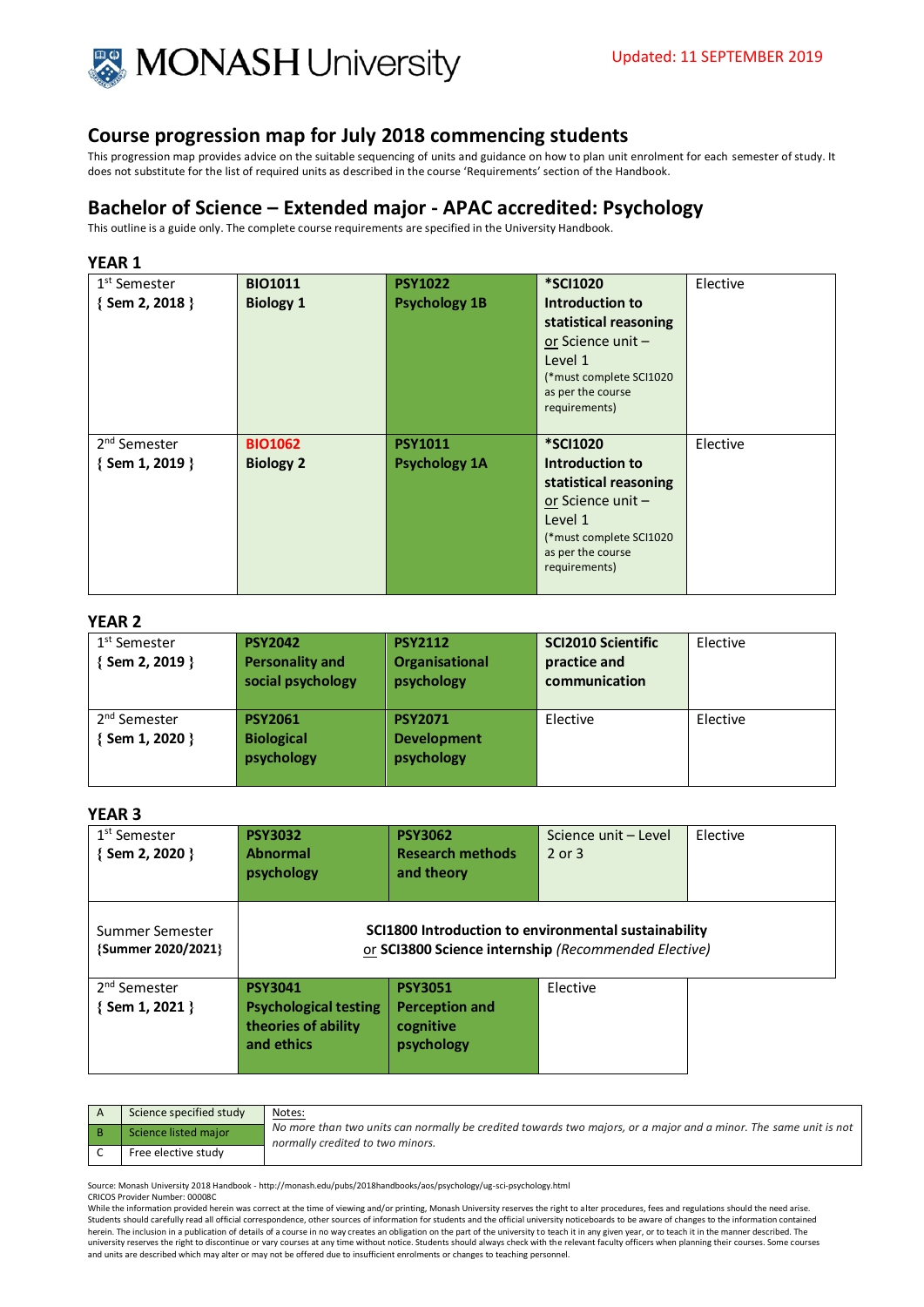

This progression map provides advice on the suitable sequencing of units and guidance on how to plan unit enrolment for each semester of study. It does not substitute for the list of required units as described in the course 'Requirements' section of the Handbook.

# **Bachelor of Science - Major: Tropical environmental biology**

This outline is a guide only. The complete course requirements are specified in the University Handbook.

## **YEAR 1**

| 1 <sup>st</sup> Semester<br>{Sem 2, 2018 }        | <b>BIO1011</b><br><b>Biology 1</b>               | <b>ENV1800</b><br>Environmental<br>science: A Southeast<br><b>Asian perspective</b>                                                                          | <b>CHM1051</b><br><b>Chemistry 1</b><br>advanced | <b>*SCI1020</b><br>Introduction to<br>statistical reasoning<br>or Science unit $-$<br>Level 1<br>(*must complete SCI1020<br>as per the course<br>requirements) |
|---------------------------------------------------|--------------------------------------------------|--------------------------------------------------------------------------------------------------------------------------------------------------------------|--------------------------------------------------|----------------------------------------------------------------------------------------------------------------------------------------------------------------|
| 2 <sup>nd</sup> Semester<br>$\{$ Sem 1, 2019 $\}$ | <b>CHM1052</b><br><b>Chemistry 2</b><br>advanced | <b>*SCI1020</b><br>Introduction to<br>statistical reasoning<br>or Science unit -<br>Level 1<br>(*must complete SCI1020<br>as per the course<br>requirements) | Elective                                         | Elective                                                                                                                                                       |

#### **YEAR 2**

| 1 <sup>st</sup> Semester<br>$\{$ Sem 2, 2019 $\}$ | <b>ENV2726</b><br><b>Ecosystems and</b><br><b>bioresources</b>  | <b>STA2216</b><br>Data analysis for<br>science | <b>SCI2010</b><br><b>Scientific practice</b><br>and communication | Elective |
|---------------------------------------------------|-----------------------------------------------------------------|------------------------------------------------|-------------------------------------------------------------------|----------|
| 2 <sup>nd</sup> Semester<br>$\{$ Sem 1, 2020 $\}$ | <b>BIO2810</b><br>Introduction to<br>ecological<br>applications | Science unit - Level<br>$2$ or $3$             | Elective                                                          | Elective |

### **YEAR 3**

| 1 <sup>st</sup> Semester<br>$\{$ Sem 2, 2020 $\}$ | <b>BIO3820</b><br><b>Tropical terrestrial</b><br>biology                                                     | Science unit - Level<br>$2$ or $3$ | Elective             | Elective |
|---------------------------------------------------|--------------------------------------------------------------------------------------------------------------|------------------------------------|----------------------|----------|
| Summer Semester<br>{Summer 2020/2021}             | SCI1800 Introduction to environmental sustainability<br>or SCI3800 Science internship (Recommended Elective) |                                    |                      |          |
| 2 <sup>nd</sup> Semester                          | <b>BIO3800</b>                                                                                               | <b>BIO3810</b>                     | Science unit - Level |          |
| $\{$ Sem 1, 2021 $\}$                             | <b>Tropical</b>                                                                                              | <b>Tropical aquatic</b>            | 3                    |          |
|                                                   | environmental<br>management                                                                                  | biology                            |                      |          |

| Science specified study | Notes:                                                                                                                                               |
|-------------------------|------------------------------------------------------------------------------------------------------------------------------------------------------|
| Science listed major    | No more than two units can normally be credited towards two majors, or a major and a minor. The same unit is not<br>normally credited to two minors. |
| Free elective study     |                                                                                                                                                      |

Source: Monash University 2018 Handbook - http://monash.edu/pubs/2018handbooks/aos/tropical-environmental-biology/ug-sci-tropical-environmental-biology.html CRICOS Provider Number: 00008C

While the information provided herein was correct at the time of viewing and/or printing, Monash University reserves the right to alter procedures, fees and regulations should the need arise. Students should carefully read all official correspondence, other sources of information for students and the official university noticeboards to be aware of changes to the information contained herein. The inclusion in a publication of details of a course in no way creates an obligation on the part of the university to teach it in any given year, or to teach it in the manner described. The<br>university reserves the and units are described which may alter or may not be offered due to insufficient enrolments or changes to teaching personnel.